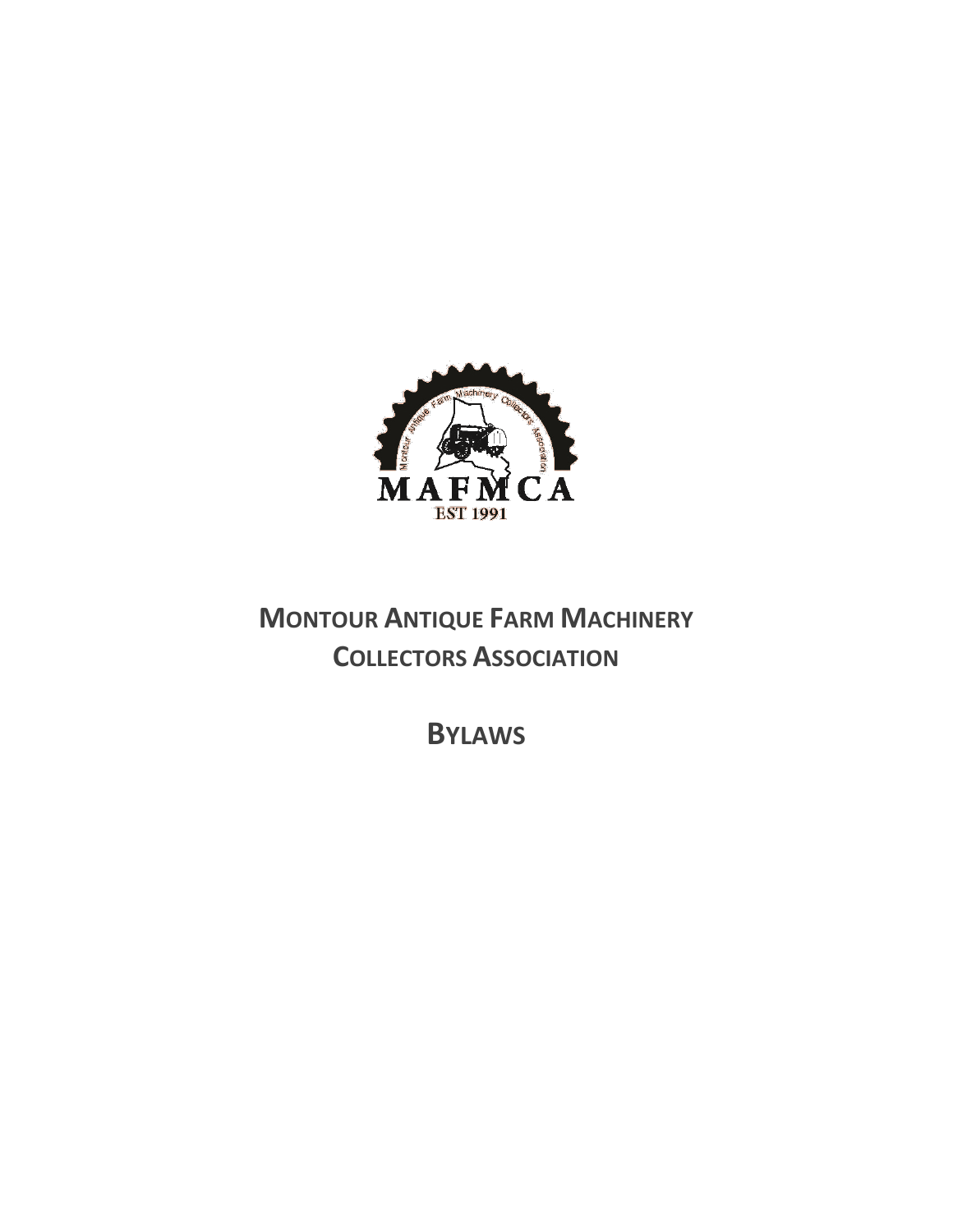#### MONTOUR ANTIQUE FARM MACHINERY COLLECTORS ASSOCIATION **BYLAWS**

#### **ARTICLE I**

#### **NAME, MISSION STATEMENT AND ACTIVITIES**

- Section 1 The name of the association shall be Montour Antique Farm Machinery Collectors Association ("Association") (MAFMCA acronym may be used). The Association was formally organized in 1991.
- Section 2 It is the Association's mission to uphold the restoration, preservation and heritage of antiques in the agricultural area.
- Section 3 The Association conducts events such as tractor pulling competitions featuring antique tractors during the months of April through September each year, weather permitting. Annually, a public show is held to educate the public about early farm/agricultural equipment. The Association performs restoration of donated equipment for display at the annual show.

#### **ARTICLE II**

#### **MEMBERSHIP AND DUES**

- Section 1 General Membership General Members are yearly members who pay annual dues of \$5.00 per year. This includes single/family membership (family members included within the same household).
- Section 2 Charter Membership Charter Members are the founding members who formed the Association in 1991 and members who became Charter members up until May 2014.
- Section 3 Lifetime Membership A general member may purchase a lifetime membership for \$100.00 (family members included within the same household).
- Section 4 All dues shall be paid in advance. The general membership year is effective for one calendar year beginning from the annual show date (show is held each Labor Day weekend). Members who are in arrears shall be notified by the secretary to that effect and will be dropped from membership effective January 1.
- Section 5 Dues shall cover liability insurance to participate in the Association's activities.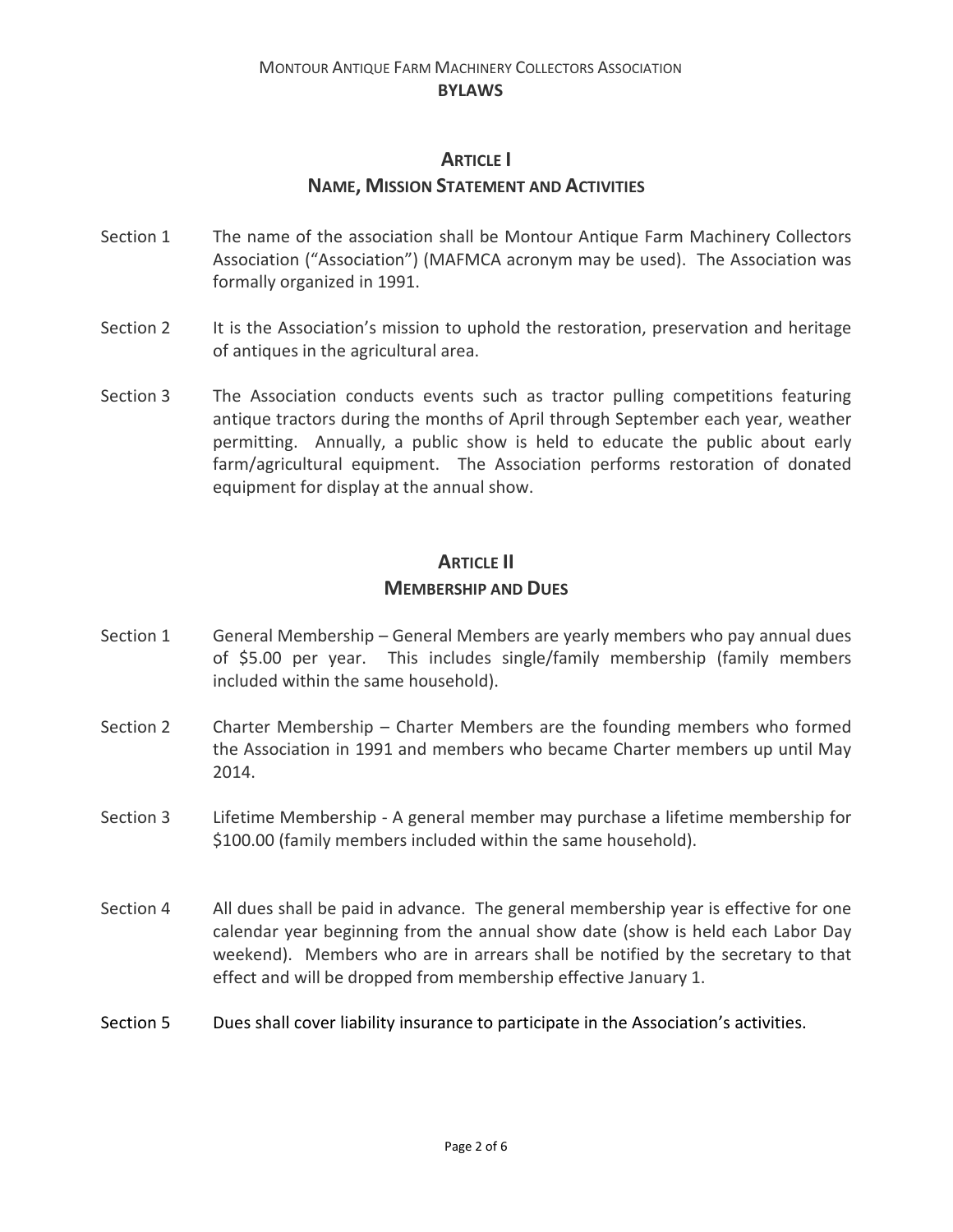## **ARTICLE III LEADERSHIP AND ELECTIONS**

- Section 1 The leadership of the Association shall consist of President, Vice President, Secretary, Treasurer and a Board of Trustees which shall be elected from the general membership at an Association meeting (no more than two Officers may be from the same household).
- Section 2 The Officers shall be elected every three years. Elections will be held at the November meeting every third year.
- Section 3 The Board of Trustees ("Board") will consist of three (3) members. The Trustees cannot hold any other elected position and any two Trustees cannot be from the same household. Each Trustee shall serve a three-year term with one new Trustee being elected every year.
- Section 4 A nominating committee may be selected by the President from the general membership. Officers will be elected by secret ballot.

#### **ARTICLE IV**

#### **DUTIES AND RESPONSIBILITIES OF OFFICERS AND DIRECTORS**

- Section 1 The President shall have executive supervision over the activities of the Association within the limits of the Bylaws. The President shall preside at all meetings of the Association; shall report annually on the activities of the Association; and shall appoint members to committees and delegates not otherwise provided.
- Section 2 The Vice President shall assume the duties of the President in the event of the President's absence, incapacity or resignation. The Vice President shall be responsible for the activities of selected committees.
- Section 3 The Secretary shall conduct and tend to all the Association's correspondence and record minutes of all business meetings of the Association.
- Section 4 The Treasurer shall be responsible for the safekeeping of all the Association's funds and maintaining adequate financial records. He/she shall deposit all monies received by him/her in a reliable banking institution in the name of the Association. The Treasurer shall pay out all monies by numbered check signed by any two of the following Officers: President, Vice President or Treasurer. He/she shall collect all monies due the Association. The Treasurer shall render an annual report based on the year's activities and submit records to the appointed audit committee.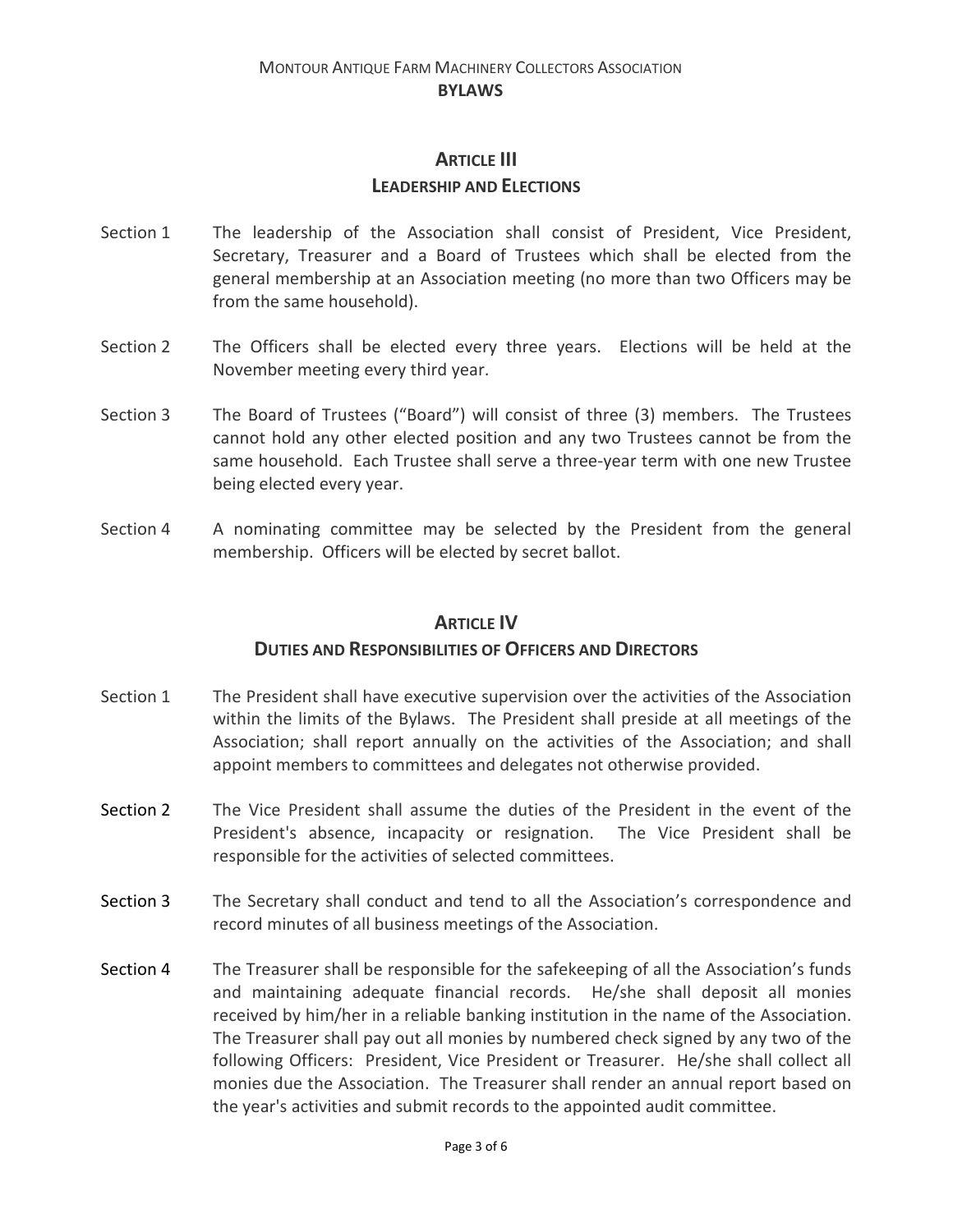- Section 5 The Board of Trustees shall have authority to conduct all the affairs of the Association. The Board shall decide all questions of policy and perform such other functions designated by the Bylaws or assigned to it. The Board of Trustees shall annually appoint an audit committee.
- Section 6 Any officer or trustee who misses three consecutive meetings without a legitimate reason shall be dismissed from their office and the Board shall select a replacement for the remainder of the term.

## **ARTICLE V SCHEDULE AND QUORUM OF MEETINGS**

- Section 1 Regular meetings of the Association shall be held the first (1st) Tuesday of each month unless otherwise specified.
- Section 2 Special meetings of general membership may be called by the President or Vice President. All Board Members must be notified.
- Section 3 The Board of Trustees shall meet upon call of President or three (3) members of the Board. All Board Members must be notified.
- Section 4 Eight (8) members shall constitute a quorum at a regular meeting.
- Section 5 A quorum for the Board of Trustees shall be three (3).

## **ARTICLE VI**

#### **PARLIAMENTARY AUTHORITY**

Section 1 The rules contained in Robert's Rules of Order or Authority shall govern proceedings of the Association except in such cases as are governed by the Bylaws.

## **ARTICLE VII VOLUNTARY DISSOLUTION**

Section 1 Dissolution shall be proposed by: The adoption by the Board of Trustees of a resolution recommending that Association be dissolved voluntarily; or by petition of members entitled to cast at least 15% of the votes to the Board of Trustees recommending that the Association be dissolved voluntarily.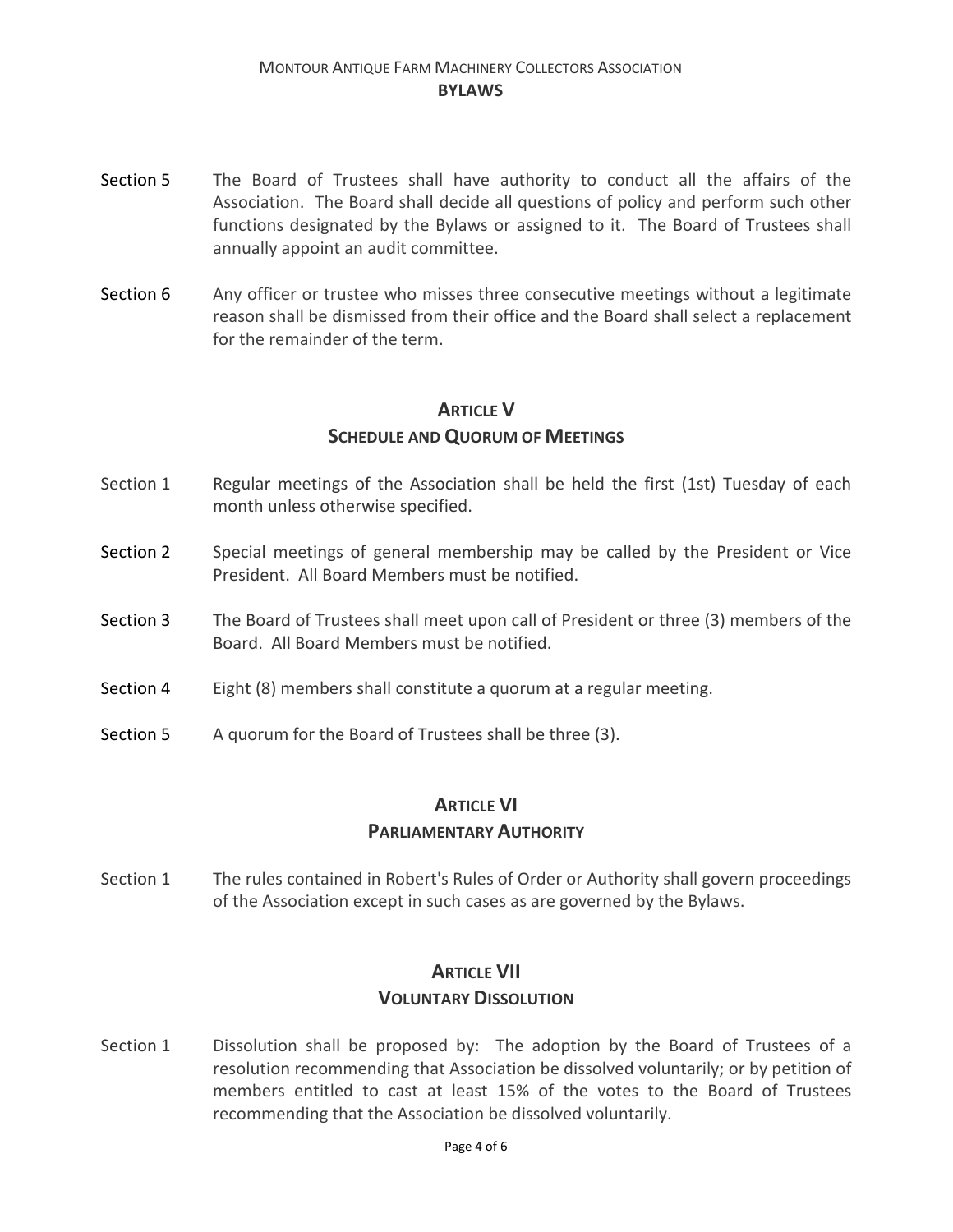#### MONTOUR ANTIQUE FARM MACHINERY COLLECTORS ASSOCIATION **BYLAWS**

- Section 2 In either case, the Board of Trustees shall direct that the question of dissolution be submitted to a vote of the members.
- Section 3 The Board of Trustees shall have full power to wind up and settle the affairs of the Association according to stipulations of the Bylaws.

### **ARTICLE VIII CAPITAL CONTRIBUTIONS**

Section 1 Members may make capital contributions to the Association. Such contributions shall not be repaid except upon dissolution of the Association. Capital contribution shall consist of money, property, services or equipment rendered.

## **ARTICLE IX**

### **COMMITTEES**

Section 1 Committee Chairpersons shall be appointed by the President. The Chairperson shall select committee members from a list of volunteers.

## **ARTICLE X ALTERATIONS TO EQUIPMENT**

Section 1 A policy has been established by Officers and Board of Trustees that no alterations be made to any equipment owned by the Montour Antique Farm Machinery Collectors Association without authorization from the Officers and the Board of Trustees.

## **ARTICLE XI AMENDMENTS TO BYLAWS**

Section 1 These Bylaws may be amended by being proposed at two consecutive meetings and voted upon at the third meeting by two-thirds of the vote of those voting, provided notice is given to the membership via postcard mailing. All proposed amendments shall be presented in writing.